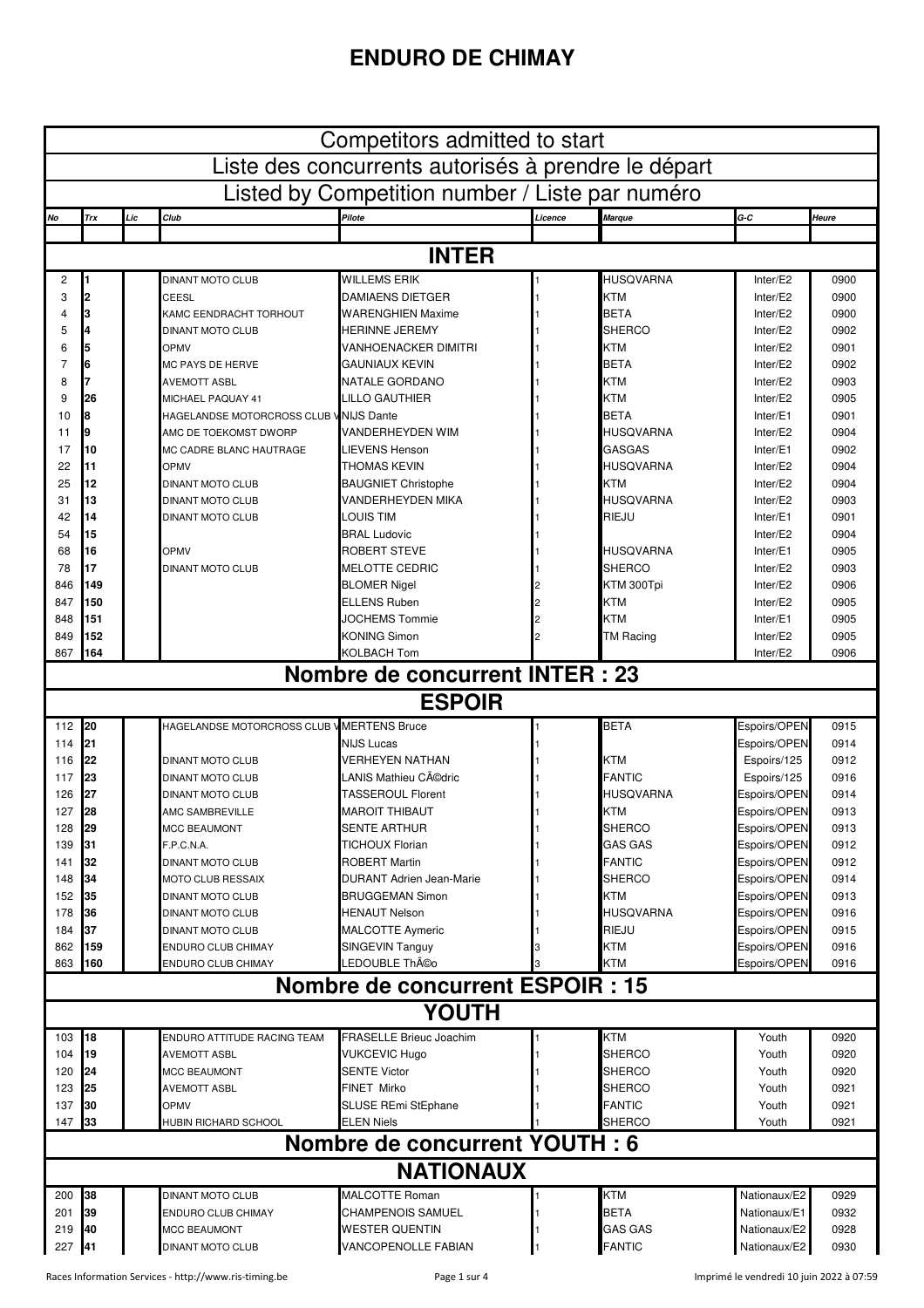| 231                                     | 142          |  | <b>MC PAYS DE HERVE</b>     | <b>RAIWET KEVIN</b>                        |  | <b>KTM</b>        | Nationaux/E2 | 0929 |
|-----------------------------------------|--------------|--|-----------------------------|--------------------------------------------|--|-------------------|--------------|------|
| 232                                     | 43           |  | MICHAEL PAQUAY 41           | <b>REMY Aubert CEcile</b>                  |  | <b>HUSOVARNA</b>  | Nationaux/E2 | 0931 |
| 243                                     | 44           |  | GRENSLAND ENDUROCLUB VZW    | <b>SMOLDEREN Glenn</b>                     |  | <b>HUSQVARNA</b>  | Nationaux/E2 | 0932 |
| 246                                     | 45           |  | MICHAEL PAQUAY 41           | <b>REMY Gabin Kathy</b>                    |  | <b>HUSQVARNA</b>  | Nationaux/E2 | 0931 |
| 258                                     | 46           |  | <b>DINANT MOTO CLUB</b>     | <b>BALON ANAAL</b>                         |  | <b>HUSQVARNA</b>  | Nationaux/E2 | 0931 |
| 261                                     | 47           |  | OPMV                        | <b>BEBRONNE JErEmy RenE</b>                |  | <b>FANTIC</b>     | Nationaux/E1 | 0929 |
| 267                                     | 48           |  | MC MIKKOLA VZW              | VAN DAMME JAIMY                            |  | <b>KTM</b>        | Nationaux/E2 | 0928 |
| 268                                     | 49           |  | MC PAYS DE HERVE            | <b>HENRARD Philippe LEopold</b>            |  | <b>BETA</b>       | Nationaux/E2 | 0928 |
| 271                                     | 50           |  | OPMV                        | <b>BERTHOLET MARVIN</b>                    |  | <b>BETA</b>       | Nationaux/E2 | 0930 |
| 275                                     | 51           |  | <b>DINANT MOTO CLUB</b>     | LOTIN François                             |  | <b>KTM</b>        | Nationaux/E2 | 0932 |
| 286                                     | 52           |  | OPMV                        | <b>ROBERT MIKE</b>                         |  | <b>HUSQVARNA</b>  | Nationaux/E1 | 0930 |
| 289                                     | 53           |  | ENDURO CLUB CHIMAY          | JADOUILLE Sébastien                        |  |                   | Nationaux/E1 | 0933 |
| 291                                     | 54           |  | OPMV                        | <b>THONON Simon</b>                        |  | <b>SHERCO</b>     | Nationaux/E2 | 0932 |
|                                         |              |  |                             | <b>Nombre de concurrent NATIONAUX : 17</b> |  |                   |              |      |
|                                         |              |  |                             | <b>JUNIOR</b>                              |  |                   |              |      |
| 292                                     | 55           |  | ENDURO CLUB TOURNAI         | PHILIPRONT Charly                          |  | <b>HUSQVARNA</b>  | Junior/E1    | 1011 |
| 294                                     | 56           |  | AMPL                        | .OWIES Jérôme24/06                         |  | <b>SHERCO</b>     | Junior/E1    | 1013 |
| 296                                     | 57           |  | ENDURO CLUB TOURNAI         | RASSON Guillaume Bernard                   |  | <b>HUSQVARNA</b>  | Junior/E2    | 1011 |
| 502                                     | 104          |  | OPMV                        | <b>VERHEES Loic</b>                        |  | <b>HVA</b>        | Junior/E2    | 1008 |
| 505                                     | 105          |  | <b>MCC BEAUMONT</b>         | <b>GOFFAUX Benjamin</b>                    |  | <b>KTM</b>        | Junior/E1    | 1010 |
| 509                                     | 106          |  | GRENSLAND ENDUROCLUB VZW    | DE BAERDEMAEKER Robby                      |  | <b>TM-RACING</b>  | Junior/E2    | 1012 |
| 510                                     | 107          |  | ENDURO CLUB CHIMAY          | <b>DESORBAY MATHIEU</b>                    |  | <b>SHERCO</b>     | Junior/E1    | 1014 |
| 511                                     | 108          |  | MC MOLIGNARD                | <b>TRICOT Julien Luc</b>                   |  | <b>HUSQVARNA</b>  | Junior/E2    | 1015 |
| 515                                     | 109          |  | <b>DINANT MOTO CLUB</b>     | <b>SMAL FLORENT</b>                        |  | <b>BETA</b>       | Junior/E1    | 1013 |
| 519                                     | 110          |  | MICHAEL PAQUAY 41           | LEPÃRE Geoffrey Gilbert                    |  | KTM EXC 300 TPI   | Junior/E2    | 1007 |
| 521                                     | 111          |  | GRENSLAND ENDUROCLUB VZW    | PHILIPS HENDRIK                            |  | <b>KTM</b>        | Junior/E2    | 1006 |
| 523                                     | 112          |  | ENDURO CLUB CHIMAY          | <b>ROMAIN Axel</b>                         |  | YAMAHA            | Junior/E1    | 1014 |
| 525                                     | 113          |  | AMC DE TOEKOMST DWORP       | VANDERSTAPPEN Pieter Mark                  |  | <b>KTM</b>        | Junior/E1    | 1012 |
| 526                                     | 114          |  | <b>DINANT MOTO CLUB</b>     | <b>LAMOULINE Arnaud</b>                    |  | HUSQVARNA         | Junior/E2    | 1010 |
| 531                                     | 115          |  | <b>TCCA</b>                 | <b>THUMILAIRE Gilles Philippe</b>          |  | <b>KTM</b>        | Junior/E2    | 1007 |
| 535                                     | 121          |  | <b>DINANT MOTO CLUB</b>     | VANCRANENBROECK LAWRENCE                   |  | <b>GASGAS</b>     | Junior/E1    | 1006 |
| 538                                     | 123          |  | MC SCHELDELAND              | <b>BURGHGRAEVE Geoffroy</b>                |  | <b>TM</b>         | Junior/E1    | 1012 |
| 539                                     | 124          |  | <b>RUMESM METTET</b>        | <b>CASTAIGNE EMMANUEL</b>                  |  | <b>HUSQUVARNA</b> | Junior/E1    | 1005 |
| 541                                     | 125          |  | <b>DINANT MOTO CLUB</b>     | <b>GEURINCKX Jonathan</b>                  |  | <b>HONDA</b>      | Junior/E2    | 1009 |
| 545                                     | 126          |  | AVEMOTT ASBL                | <b>MARCHAL ELISE</b>                       |  | <b>SHERCO</b>     | Junior/E1    | 1010 |
| 546                                     | 127          |  | <b>DINANT MOTO CLUB</b>     | PETIT Joris                                |  | <b>HUSQUARNA</b>  | Junior/E2    | 1015 |
| 547                                     | 128          |  | <b>ENDURO CLUB CHIMAY</b>   | YERNAUX NATANAEL                           |  | <b>HUSQVARNA</b>  | Junior/E2    | 1014 |
| 548                                     | 129          |  | <b>AVEMOTT ASBL</b>         | <b>CLIPPE CEdric</b>                       |  | <b>SHERCO</b>     | Junior/E2    | 1009 |
| 552                                     | 130          |  | <b>AVEMOTT ASBL</b>         | <b>GALANTE Florian</b>                     |  | <b>SHERCO</b>     | Junior/E1    | 1009 |
| 557                                     | <b>1</b> 131 |  | AMC SAMBREVILLE             | <b>MEULDERS FABIAN</b>                     |  | <b>GASGAS</b>     | Junior/E2    | 1004 |
| 558                                     | 132          |  | MC CADRE BLANC HAUTRAGE     | <b>BONFOND Julien Marc</b>                 |  | <b>HUSQVARNA</b>  | Junior/E2    | 1004 |
| 565                                     | 133          |  |                             | <b>BATTICE J.</b>                          |  |                   | Junior/E1    | 1013 |
| 566                                     | 134          |  | <b>MC PAYS DE HERVE</b>     | <b>CORTEIL Mathieu Alain</b>               |  | YAMAHA            | Junior/E1    | 1010 |
| 568                                     | 135          |  | CEESL                       | <b>TARGNION QUENTIN</b>                    |  | <b>KTM</b>        | Junior/E1    | 1006 |
| 570                                     | 136          |  | <b>DINANT MOTO CLUB</b>     | <b>CHARLES DE MOOR Edouard</b>             |  | YAMAHA            | Junior/E1    | 1004 |
| 571                                     | 137          |  | <b>DINANT MOTO CLUB</b>     | <b>MAGAIN Maxence</b>                      |  | HONDA             | Junior/E2    | 1009 |
| 572                                     | 138          |  | <b>OPMV</b>                 | <b>GILSON ADRIEN</b>                       |  | <b>KTM</b>        | Junior/E1    | 1008 |
| 573                                     | 139          |  | AMC SAMBREVILLE             | <b>GUILLAUME THIBAULT</b>                  |  |                   | Junior/E1    | 1005 |
| 574                                     | 140          |  | ENDURO ATTITUDE RACING TEAM | <b>VINKEN QUENTIN</b>                      |  | <b>KTM</b>        | Junior/E1    | 1008 |
| 577                                     | 142          |  | MC PAYS DE HERVE            | <b>THONE Olivier</b>                       |  | <b>TM</b>         | Junior/E2    | 1013 |
| 580                                     | 143          |  | <b>MC PAYS DE HERVE</b>     | SERVAIS ADRIEN                             |  | <b>HONDA</b>      | Junior/E1    | 1008 |
| 586                                     | 144          |  | <b>DINANT MOTO CLUB</b>     | VLEGELS THOMAS                             |  | <b>BETA</b>       | Junior/E2    | 1014 |
| 587                                     | 145          |  | ENDURO CLUB TOURNAI         | <b>BAERT Pierre-Emilien</b>                |  | <b>HUSQVARNA</b>  | Junior/E2    | 1011 |
| 593                                     | 146          |  | ENDURO CLUB CHIMAY          | <b>PRIGNEAUX FLORENT</b>                   |  | <b>KTM</b>        | Junior/E1    | 1007 |
| 594                                     | 147          |  | AMC SAMBREVILLE             | <b>CHARLES Corentin Jean</b>               |  | <b>GASGAS</b>     | Junior/E1    | 1015 |
| 595                                     | 148          |  | <b>DINANT MOTO CLUB</b>     | <b>NAVEZ Geoffrey</b>                      |  | <b>HUSQVARNA</b>  | Junior/E2    | 1012 |
| 852                                     | 155          |  | AVEMOTT ASBL                | <b>CHERON Nicolas</b>                      |  | GAS GAS           | Junior/E2    | 1015 |
| 853                                     | 156          |  | OMBRET-AMAY MOTO CLUB       | <b>GERSTMANS Stessy Robert</b>             |  | <b>BETA</b>       | Junior/E2    | 1016 |
| 854                                     | 157          |  | ENDURO CLUB CHIMAY          | <b>TROTIN Guillaume</b>                    |  | <b>GASGAS</b>     | Junior/E2    | 1016 |
| 855                                     | 158          |  | ENDURO CLUB CHIMAY          | LAMBERT ALEXIS                             |  | <b>BETA RR</b>    | Junior/E2    | 1016 |
| 864                                     | 161          |  |                             | POHL Mike                                  |  | Beta              | Junior/E2    | 1016 |
| <b>Nombre de concurrent JUNIOR : 46</b> |              |  |                             |                                            |  |                   |              |      |
| <b>GENTLEMEN</b>                        |              |  |                             |                                            |  |                   |              |      |
| 302                                     | 158          |  | ENDURO CLUB TOURNAI         | <b>BEREAUX David</b>                       |  | <b>HUSQVARNA</b>  | Gentlemen    | 0944 |
| 305                                     | 59           |  | K.A.M.V. MORTSEL            | VANNESTE Christopher Bjorn                 |  | <b>KTM</b>        | Gentlemen    | 0939 |
| 310 60                                  |              |  | GRENSLAND ENDUROCLUB VZW    | <b>MARCOEN KAREL</b>                       |  | <b>TM RACING</b>  | Gentlemen    | 0943 |
| 311                                     | 61           |  | DINANT MOTO CLUB            | <b>FROMENT PHILIPPE</b>                    |  | <b>KTM</b>        | Gentlemen    | 0940 |
| 318                                     | 62           |  | GRENSLAND ENDUROCLUB VZW    | <b>PENNINCKX Gunther</b>                   |  | <b>HUSQVARNA</b>  | Gentlemen    | 0943 |
| 324                                     | 63           |  | GRENSLAND ENDUROCLUB VZW    | VANGENECHTEN Ivan                          |  | <b>SHERCO</b>     | Gentlemen    | 0943 |
|                                         |              |  |                             |                                            |  |                   |              |      |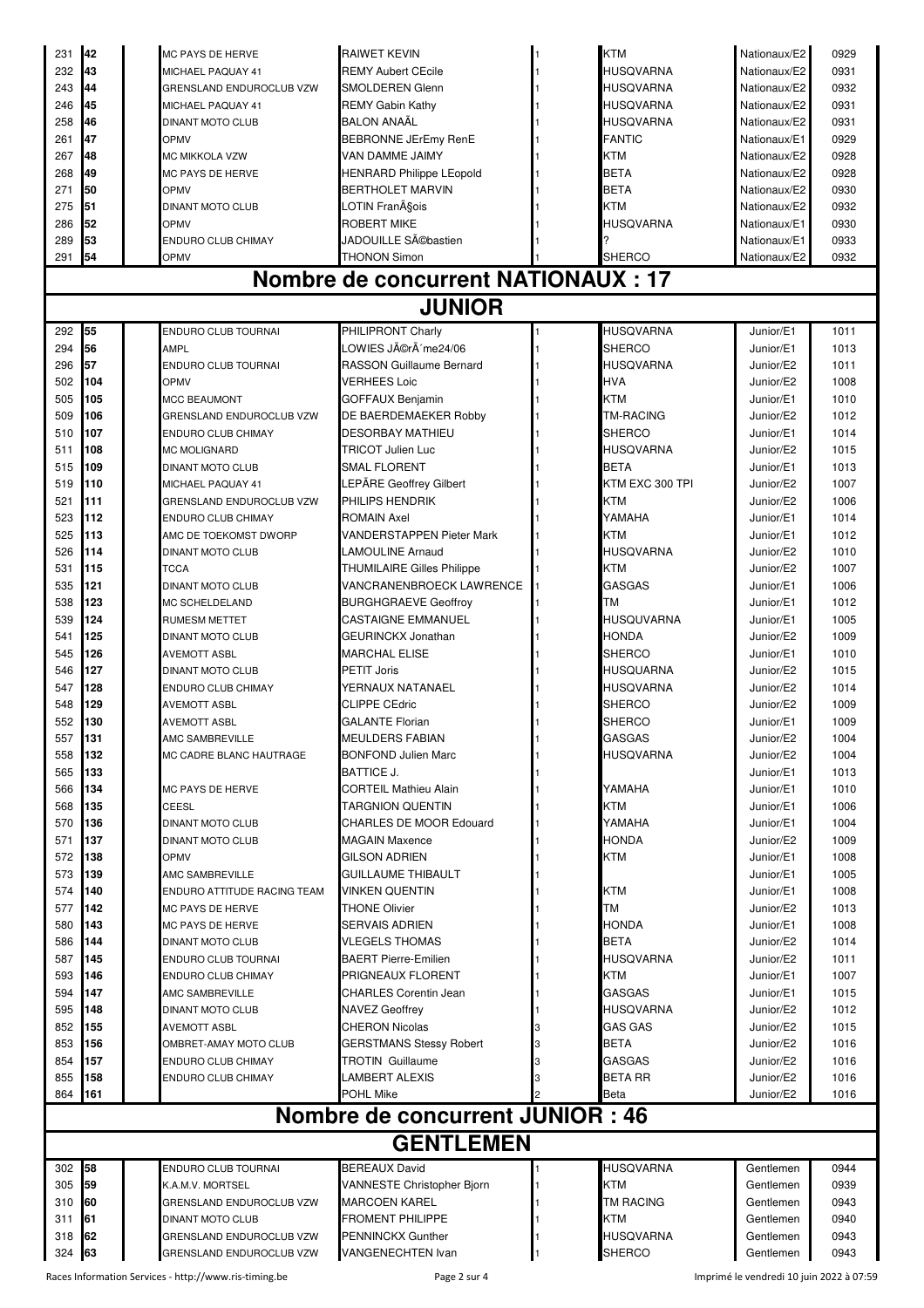| 325        | 64         | ENDURO CLUB CHIMAY                                 | <b>RAICKMAN Fabrice</b>                            | <b>BETA</b>            | Gentlemen                | 0942         |
|------------|------------|----------------------------------------------------|----------------------------------------------------|------------------------|--------------------------|--------------|
| 326        | 65         | OPMV                                               | <b>GRILLO BUSUITO Michael</b>                      | KTM                    | Gentlemen                | 0941         |
| 328        | 66         | <b>GRENSLAND ENDUROCLUB VZW</b>                    | <b>BOURBON FRANK</b>                               | HUSQVARNA              | Gentlemen                | 0943         |
| 336        | 67         | ENDURO CLUB CHIMAY                                 | <b>DESART Christophe</b>                           | HUSQVARNA              | Gentlemen                | 0942         |
| 342        | 68         | GRENSLAND ENDUROCLUB VZW                           | <b>MELIS Gilles</b>                                | KTM                    | Gentlemen                | 0945         |
| 343<br>346 | 69<br>70   | ENDURO CLUB CHIMAY                                 | <b>HEDON DOMINIQUE</b><br>DANSE LUDOVIC            | KTM<br><b>GAS GAS</b>  | Gentlemen                | 0945<br>0939 |
| 351        | 71         | OPMV                                               | PLASSCHAERT C                                      |                        | Gentlemen<br>Gentlemen   | 0945         |
| 360        | 72         | GRENSLAND ENDUROCLUB VZW                           | CRAENHALS TOM                                      | HUSQVARNA              | Gentlemen                | 0945         |
| 365        | 73         | AMC SAMBREVILLE                                    | <b>BRASSEUR Patrick</b>                            | SHERCO 125             | Gentlemen                | 0941         |
| 369        | 74         | RMC PIERREUX MONT ST GUIBERT                       | <b>DUMONT FREDERIC</b>                             | KTM                    | Gentlemen                | 0940         |
| 374        | 75         | <b>DINANT MOTO CLUB</b>                            | HALLEUX FLORIAN                                    | SHERCO                 | Gentlemen                | 0941         |
| 376        | 76         | ENDURO CLUB CHIMAY                                 | <b>CORRIER Frederic</b>                            | SHERCO                 | Gentlemen                | 0946         |
| 379        | 77         | AMC DE TOEKOMST DWORP                              | MINNE CEDRIC                                       | HUSQVARNA              | Gentlemen                | 0940         |
| 380        | 78         | <b>DINANT MOTO CLUB</b>                            | <b>MILAZZO Boris</b>                               | <b>BETA</b>            | Gentlemen                | 0942         |
| 384        | 79         | <b>DINANT MOTO CLUB</b>                            | <b>VANDORMAEL Olivier</b>                          | SHERCO                 | Gentlemen                | 0939         |
| 386        | 80         |                                                    | <b>ERGO Nicolas</b>                                |                        | Gentlemen                | 0944         |
| 391        | 81         | ENDURO CLUB TOURNAI                                | <b>DECOURT Philippe</b>                            | HUSQVARNA              | Gentlemen                | 0944         |
| 396        | 82         | ROYAL CINEY MC                                     | VAN MEULECOM Francois                              | KTM                    | Gentlemen                | 0944         |
|            |            |                                                    | <b>Nombre de concurrent GENTLEMEN : 25</b>         |                        |                          |              |
|            |            |                                                    | <b>EXPERT</b>                                      |                        |                          |              |
| 400        | 83         | <b>GRENSLAND ENDUROCLUB VZW</b>                    | <b>LIJNEN AUGUST</b>                               | <b>HUSQVARNA</b>       | Expert                   | 0953         |
| 401        | 84         | DINANT MOTO CLUB                                   | MONFORT BRUNO                                      | <b>HUSQVARNA</b>       | Expert                   | 0952         |
| 402<br>404 | 85<br>86   | <b>DINANT MOTO CLUB</b><br><b>HOESELT MOTOCLUB</b> | <b>SCHEEN PIERRE</b><br>SLECHTEN Stefaan           | KTM<br>KTM             | Expert<br>Expert         | 0952<br>0954 |
| 406        | 87         | MC CADRE BLANC HAUTRAGE                            | FÃVRIER André                                      | <b>KTM EXC</b>         | Expert                   | 0957         |
| 407        | 88         | OPMV                                               | SLUSE VINCENT                                      | HUSQVARNA              | Expert                   | 0953         |
| 408        | 89         | MC PAYS DE HERVE                                   | <b>BAGUETTE Corneille</b>                          | TМ                     | Expert                   | 0954         |
| 420        | 90         | OMBRET-AMAY MOTO CLUB                              | <b>ROBERT Vincent</b>                              | KTM                    | Expert                   | 0958         |
| 432        | 91         | OMBRET-AMAY MOTO CLUB                              | <b>CHALANT THIERRY</b>                             | KTM                    | Expert                   | 0958         |
| 441        | 92         | OPMV                                               | ROBERT JEAN-MICHEL                                 | KTM                    | Expert                   | 0953         |
| 443        | 93         | RACING CENTER EVENTS                               | <b>POS Albert</b>                                  | <b>KTM</b>             | Expert                   | 0955         |
| 444        | 94         | MICHAEL PAQUAY 41                                  | LIGOT Philippe                                     | KTM                    | Expert                   | 0957         |
| 462        | 95         | MC CADRE BLANC HAUTRAGE                            | HECQUET PIERRE                                     | YAMAHA                 | Expert                   | 0954         |
| 465        | 96         | MC PAYS DE HERVE                                   | <b>DELSUPEXHE Joel</b>                             | ТM                     | Expert                   | 0952         |
| 466        | 97         | OPMV                                               | RALET PIERRE                                       | SHERCO                 | Expert                   | 0956         |
| 472        | 98         | TRIAL CLUB DE LA MOLIGNEE                          | <b>CARLY Benoit</b>                                | KTM                    | Expert                   | 0955         |
| 473<br>480 | 99<br>100  | <b>MCC BEAUMONT</b>                                | SENTE FREDERIC<br><b>BUELINCKX HARRY</b>           | <b>SHERCO</b><br>KTM   | Expert                   | 0956<br>0956 |
| 487        | 101        | AMC DE TOEKOMST DWORP<br>DINANT MOTO CLUB          | DELEPINE Gérald                                    | <b>SHERCO</b>          | Expert<br>Expert         | 0957         |
| 493        | 102        | RUMESM METTET                                      | FOLIE OLIVIER                                      | HUSQVARNA              | Expert                   | 0956         |
| 499        | 103        | GRENSLAND ENDUROCLUB VZW                           | <b>THAENS Erik Pierre</b>                          | <b>BETA</b>            | Expert                   | 0955         |
| 850        | 153        |                                                    | <b>MOULIJN leonard</b>                             | ktm 125cc              | Expert                   | 0957         |
| 851        | 154        | GRENSLAND ENDUROCLUB VZW                           | <b>HEYLEN Marc</b>                                 | HUSQVARNA              | Expert                   | 0958         |
|            |            |                                                    | <b>Nombre de concurrent EXPERT : 23</b>            |                        |                          |              |
|            |            |                                                    | <b>RANDONNEUR</b>                                  |                        |                          |              |
| 602        | 601        | <b>OPMV</b>                                        | FRANCHIMONT Joel                                   | <b>KTM</b>             | Randonneur               | 1024         |
| 604        | 602        | ENDURO CLUB CHIMAY                                 | TISSIER STEVE                                      | <b>BETA</b>            | Randonneur               | 1025         |
| 614        | 603        | <b>AVEMOTT ASBL</b>                                | GRANDJEAN Marian                                   | SHERCO                 | Randonneur               | 1031         |
| 617        | 605        | <b>DINANT MOTO CLUB</b>                            | NAUDO Remi                                         | KTM EXC 300            | Randonneur               | 1031         |
| 629        | 606        | AMC ORP-LE-GRAND                                   | <b>DEMBO MARQUES Jorge</b>                         | KTM                    | Randonneur               | 1029         |
| 630        | 607        | AVEMOTT ASBL                                       | <b>DEVILLE Koen</b>                                | SHERCO                 | Randonneur               | 1030         |
| 636<br>637 | 608<br>609 | AMC ORP-LE-GRAND<br>ENDURO CLUB CHIMAY             | <b>CLAREBOTS Frank</b><br><b>WANTEN Luc Marcel</b> | KTM<br>KTM             | Randonneur<br>Randonneur | 1024<br>1033 |
| 646        | 610        | GRENSLAND ENDUROCLUB VZW                           | <b>VANHOVE Marcel</b>                              | KTM                    | Randonneur               | 1033         |
| 655        | 611        |                                                    | <b>KERSTENS F</b>                                  |                        | Randonneur               | 1027         |
| 656        | 612        | AMC WUUSTWEZEL                                     | <b>KONINCKX Glenn</b>                              | KTM                    | Randonneur               | 1027         |
| 658        | 613        | AMC WUUSTWEZEL                                     | <b>DECKERS Alexander</b>                           | KTM                    | Randonneur               | 1027         |
| 660        | 614        | GRENSLAND ENDUROCLUB VZW                           | VAN DEN WYNGAERT Yannick                           | <b>SHERCO</b>          | Randonneur               | 1027         |
| 670        | 616        | <b>DINANT MOTO CLUB</b>                            | <b>BODDAERT MICHEL</b>                             | HUSQVARNA              | Randonneur               | 1030         |
| 671        | 617        |                                                    | GAYMAY Julien                                      | Husqvarna              | Randonneur               | 1030         |
| 672        | 618        | DINANT MOTO CLUB                                   | LAMBERT Denis Philippe                             | HUSQVARNA              | Randonneur               | 1032         |
| 673        | 619        | ROYAL CINEY MC                                     | CLAESSENS Louis                                    | YAMAHA                 | Randonneur               | 1032         |
| 674        | 620        | <b>DINANT MOTO CLUB</b>                            | <b>MARLAIR Eddy</b>                                | KTM EXC 250            | Randonneur               | 1030         |
| 677        | 660        | OPMV                                               | <b>DEVILLERS GrEgory Constant</b>                  | HUSQVARNA              | Randonneur               | 1038         |
| 680<br>684 | 621<br>622 | DINANT MOTO CLUB                                   | <b>MALHERBE Geoffrey</b>                           | GASGAS EC300<br>SHERCO | Randonneur<br>Randonneur | 1032         |
| 685        | 623        | ENDURO CLUB CHIMAY<br>AMC SAMBREVILLE              | <b>COLLARD Pierre</b><br><b>NOIRET GrEgory</b>     | YAMAHA                 | Randonneur               | 1031<br>1034 |
| 688        | 624        | AMC ORP-LE-GRAND                                   | <b>BREMS Domien Andre</b>                          | KTM                    | Randonneur               | 1028         |
|            |            |                                                    |                                                    |                        |                          |              |